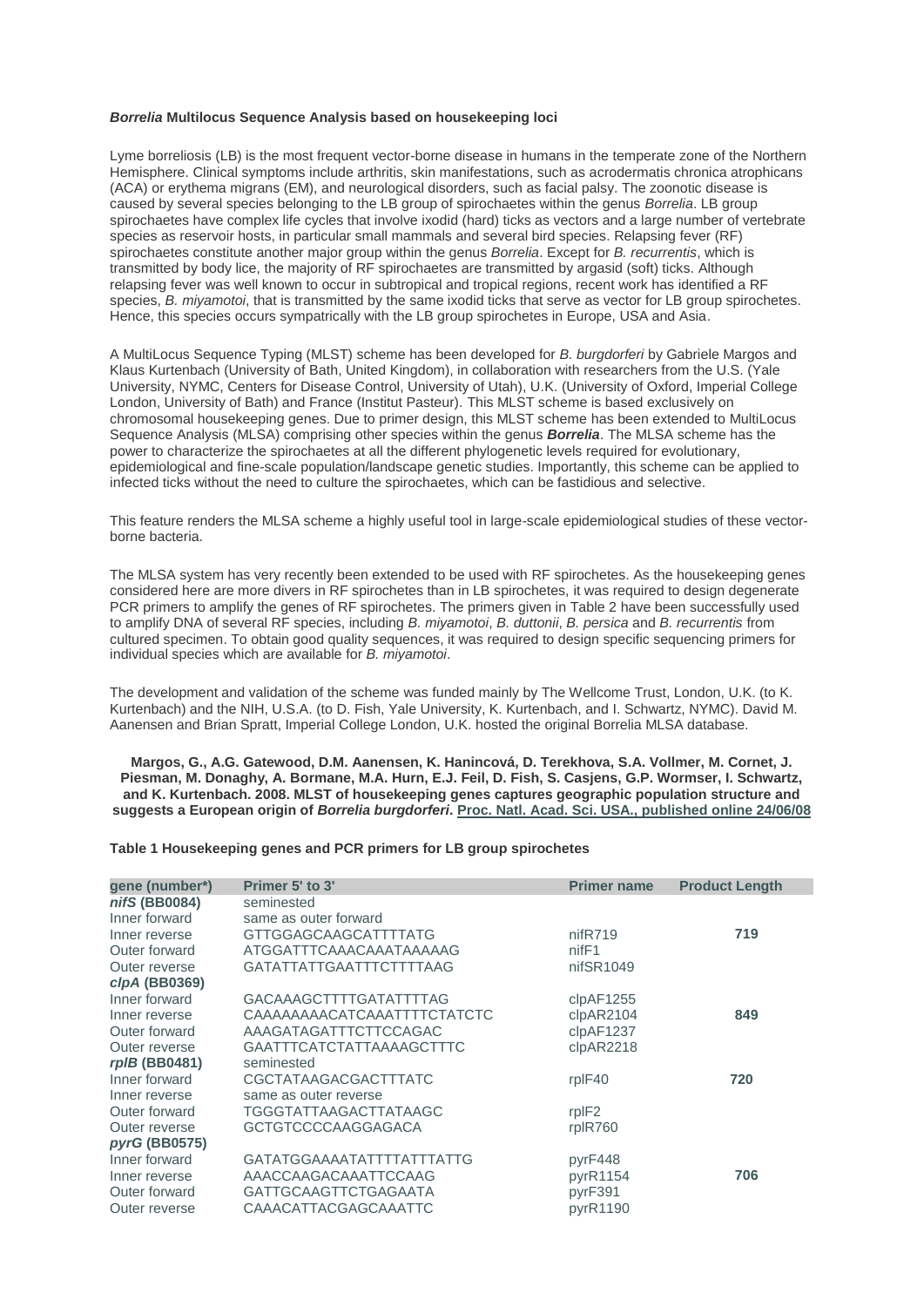| recG (BB0581)<br>Inner forward<br>Inner reverse<br>Outer forward<br>Outer reverse<br>$clpX$ (BB0612) | CTTTAATTGAAGCTGGATATC<br>CAAGTTGCATTTGGACAATC<br>CCCTTGTTGCCTTGCTTTC<br>GAAAGTCCAAAACGCTCAG                             | recF917<br>recR1658<br>recF890<br>recR1694     | 741 |
|------------------------------------------------------------------------------------------------------|-------------------------------------------------------------------------------------------------------------------------|------------------------------------------------|-----|
| Inner forward<br>Inner reverse<br>Outer forward<br>Outer reverse<br>pepX (BB0627)                    | AATGTGCCATTTGCAATAGC<br><b>TTAAGAAGACCCTCTAAAATAG</b><br><b>GCTGCAGAGATGAATGTGCC</b><br><b>GATTGATTTCATATAACTCTTTTG</b> | clpXF403<br>clpXR1124<br>clpXF391<br>clpXR1273 | 721 |
| Inner forward<br>Inner reverse<br>Outer forward<br>Outer reverse<br>uvrA (BB0837)                    | TTATTCCAAACCTTGCAATCC<br><b>TGTGCCTGAAGGAACATTTG</b><br>ACAGAGACTTAAGCTTAGCAG<br><b>GTTCCAATGTCAATAGTTTC</b>            | pepXF449<br>pepXR1115<br>pepXF362<br>pepXR1172 | 666 |
| Inner forward<br>Inner reverse<br>Outer forward<br>Outer reverse                                     | <b>GCTTAAATTTTTAATTGATGTTGG</b><br><b>CCTATTGGTTTTTGATTTATTTG</b><br>GAAATTTTAAAGGAAATTAAAAGTAG<br>CAAGGAACAAAAACATCTGG | uvrF1434<br>uvrR2111<br>uvrF1408<br>uvrR2318   | 677 |

### **PCR conditions for MLST housekeeping genes**.

HotstarTaq Mastermix (Qiagen, Germany), 25 pmol of each outer primer, forward and reverse, and 2.5 µl of template DNA (purified DNA of isolates or tick lysates) were used for the first set of amplification cycles (25 ml final reaction volume). For PCR on tick-derived material, the  $MgCl<sub>2</sub>$  concentration was adjusted to 2.5 mM. For the second set of amplification cycles 50 pmol of each inner primer and 5  $\mu$  of product derived from the primary set of cycles were used (50 µl final reaction volume). This can be adjusted to smaller volumes, e.g. 30 µl reaction volume.

The PCR conditions for the housekeeping genes, except for *recG,* were as follows: for the first set of cycles, touchdown PCR was used with annealing temperatures starting from 55 °C and decreasing 1 °C each cycle. Specific conditions were 95 °C for 15 min, 94 °C for 30 sec, annealing temperature from 55 °C to 48 °C for 30 sec, and an extension step of 72 °C for 60 sec. An additional 20 cycles were run at 94 °C for 30 sec, annealing temperature of 48 °C, and extension at 72 °C for 60 sec. After a final extension step for 5 min at 72 °C, the samples were kept at 15 °C until further analysis. The conditions for the second set of 35 cycles were 95 °C for 7 min, 94 °C for 30 sec, 50 °C for 30 sec, 72 °C for 60 sec. After a final extension step for 5 min at 72 °C, the samples were kept at 15 °C.

For *recG*, the PCR conditons for the first set of cycles were 95 °C for 15 min, 94 °C for 30 sec, 55 °C for 30 sec, 72 °C for 60 sec, 30 cycles, and extension at 72 °C for 5 min. The conditions for the second set of cycles were identical. For a detailed description of the PCR for LB group spirochetes see also Wang et al. 2014; Current Protocols in Microbiology 34:12C.1-12C.31.

### **Relapsing fever group spirochetes**

For relapsing fever spirochetes, degenerate primers were developed that permit amplification of a fragment compatible with *B. burgdorferi* MLST. A list of degenerate primers that work for several RF species can be obtained from the database curator (gabriele.margos@lgl.bayern.de). The degeneracy of the primers may render them unsuitable for sequencing; therefore, PCR products either have to be cloned into a plasmid vector and sequenced with vector specific primers or specific sequencing primers need to be designed. Below are given PCR and specifically designed sequencing primers for *Borrelia miyamotoi*, a relapsing fever group spirochete that occurs sympatrically with LB group spirochetes.

### **Table 2 PCR and sequencing primer for** *Borrelia miyamotoi***, a relapsing fever group spirochete**

## **PCR primer**

| gene (number*)<br>nifS (BB0084) | Primer 5' to 3'                                              |                       | <b>Primer name Product Length</b> |
|---------------------------------|--------------------------------------------------------------|-----------------------|-----------------------------------|
| forward<br>reverse              | GAAAAAGTAAACTCCCTCAGAAAGG<br><b>CAATGATGCCTGCAATATTTGGTG</b> | BmnifF31<br>BmnifR892 | 861                               |
| clpA(BB0369)<br>forward         | <b>TTGATCTCTTAGATGATCTTGG</b>                                | BmclpAF1268           |                                   |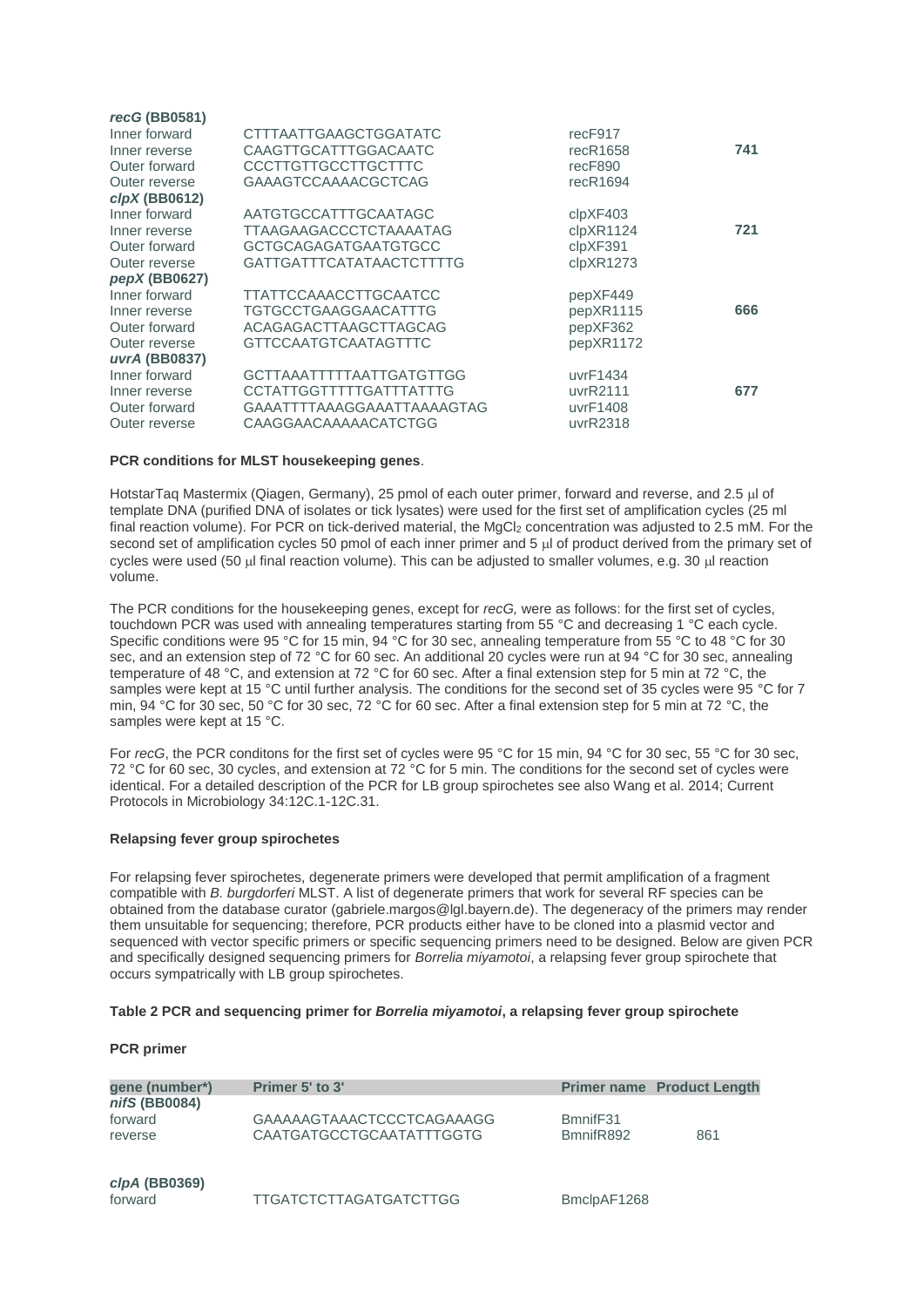| reverse                             | CAAACATAAACCTTTTCAGCCTTTAATA                                     | BmclpAR2051               | 783  |
|-------------------------------------|------------------------------------------------------------------|---------------------------|------|
| rpIB (BB0481)<br>forward<br>reverse | ATTAAGACTTATARGCCAAAAAC<br>GGCTGNCCCCAAGGWGAT                    | BmrplF18*<br>BmrplR761*   | 743  |
| pyrG (BB0575)<br>forward<br>reverse | CTTYTAGTWATTGARATTGGTGGT<br>CAGCATCAAYTATRCCACAAAC               | BmpyrF415<br>BmpyrR1261   | 846  |
| recG (BB0581)<br>forward<br>reverse | <b>CTAGYATTCCTYTAATTGAGGC</b><br><b>TTCRGTTAAAGGTTCCTTATAAAG</b> | BmrecF908*<br>BmrecR1779* | 871  |
| clpX(BB0612)<br>forward<br>reverse  | CTGTTGCYATTTGTTTTGAATGC(Y)TC<br><b>TAAAGTTCTTTTGCCCAAGG</b>      | BmclpXF104<br>BmclpXR1277 | 1173 |
| pepX (BB0627)<br>forward<br>reverse | AGAGAYTTAAGYTTAKCAGG<br><b>GTTTCTCTTAAAGAYTGCATTCC</b>           | BmpepXF361<br>BmpepXR1202 | 841  |
| uvrA (BB0837)<br>forward<br>reverse | <b>GCTKAAATTTTTRATTGATGTTGGA</b><br>CARGGAACAAAAACATCRGGC        | BmuvrF1435<br>BmuvrR2306  | 871  |
|                                     | *cross reactivity with B. burgdorferi                            |                           |      |

# **Sequencing primer**

| gene (number)                                          | Sequencing primer 5' to 3'                                      | <b>Primer name</b>         |
|--------------------------------------------------------|-----------------------------------------------------------------|----------------------------|
| nifS (Bb0084)<br>forward<br>reverse                    | GAAAAAGTAAACTCCCTCAGAAAGG<br><b>CAATGATGCCTGCAATATTTGGTG</b>    | BmnifF31<br>Bmnif892R      |
| clpA (BB0369)<br>forward<br>reverse                    | <b>TTGATCTCTTAGATGATCTTGG</b><br>CAAACATAAACCTTTTCAGCCTTTAATA   | BmclpAF1268<br>BmclpA2051R |
| rpIB (BB0481)<br>forward<br>reverse                    | GACTTATAGGCCAAAAACTTC<br><b>GATACAGGATGACGACCACC</b>            | BmrplF23<br>Bmrpl759R      |
| pyrG (BB0575)<br>forward<br>reverse                    | <b>TTTAGTAATTGAGATTGGTGGTAC</b><br><b>TATTCCACAAACATTACGAGC</b> | BmpyrF417<br>Bmpyr1252R    |
| recG (BB0581)<br>forward<br>reverse                    | <b>TAGCATTCCTTTAGTTGAGGC</b><br><b>CTCAGCATGCTCAACTACC</b>      | BmrecF909<br>Bmrec1671R    |
| $clpX$ (BB0612)<br>forward<br>reverse                  | <b>TTATCTGTTGCTGTTTATAATC</b><br>TTCAAACATAACATCTTTAAGTAATTCTTC | BmclpF268<br>BmclpX1155R   |
| $pepX$ (BB0627)<br>forward<br>reverse<br>uvrA (BB0837) | AGAGACTTAAATTTAGCAGGAGTTG<br><b>TGCATTCCCCACATTGGAGTTC</b>      | BmpepF361<br>Bmpep1187R    |
| forward<br>reverse                                     | TTAAATTTTTAATTGATGTTGGACT<br><b>TCTGTAAAAAACCCAACATAAGTTGC</b>  | BmuvrF1437<br>Bmuvr2147R   |